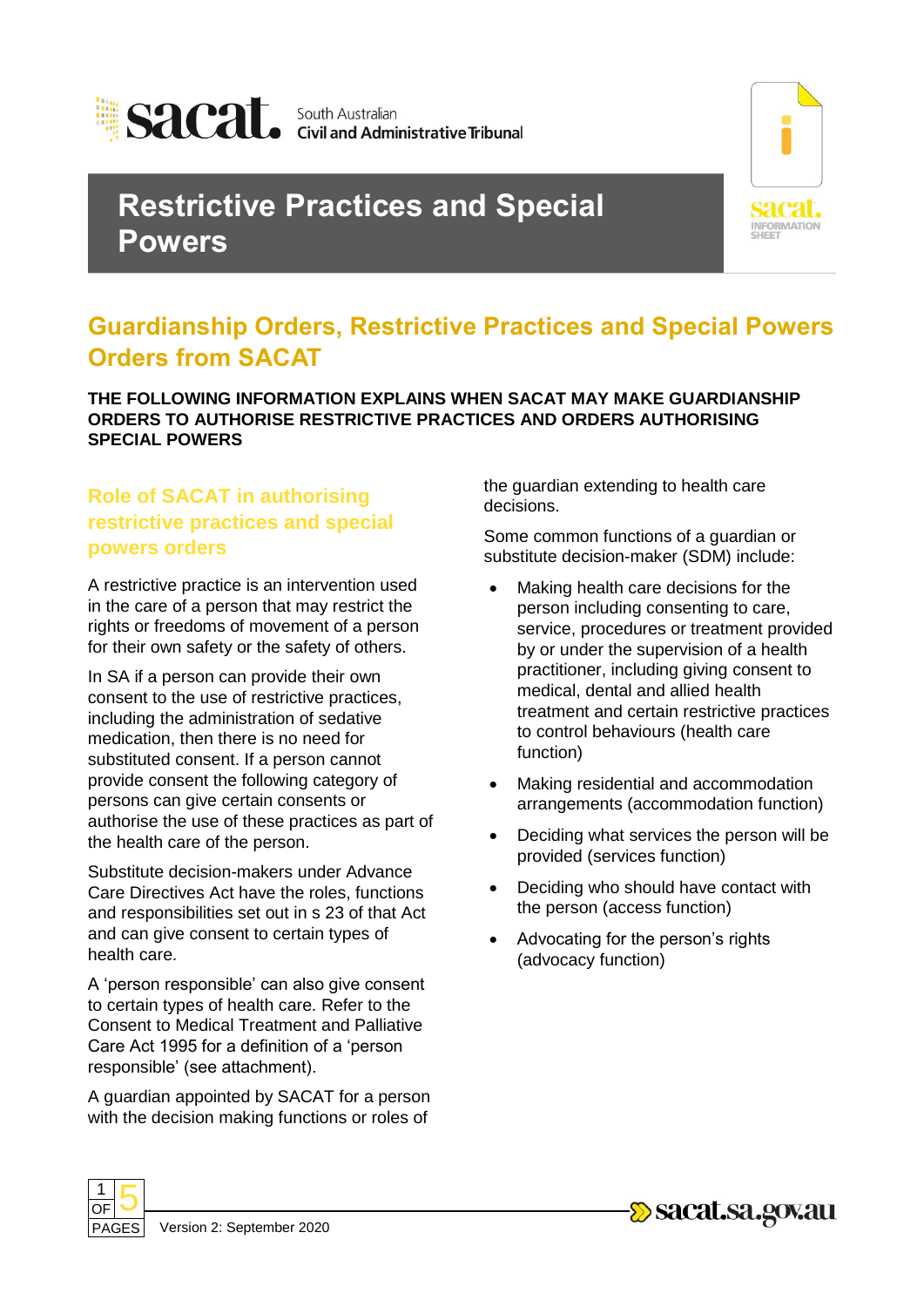#### **Restrictive practices which a guardian, person responsible, or SDM can authorise**

Some types of restrictive practices require SACAT's specific authorisation under s 32 of the Act (see below).

Other types of restrictive practices used for the proper care of a person can be authorised by an appointed health care guardian who is authorised to give consent to the use of restrictive practices.

An SDM or "person responsible" under the Consent Act can also authorise these practices but only if the restrictive practices are provided by or under the supervision of a registered health practitioner. If the practices are not provided by, or supervised by, a health practitioner a guardian will need to be appointed to give consent.

These practices are:

- Chemical restraint where medication is used for the primary purpose of influencing a person's behaviour, or is aimed to address behavioural issues and to minimise harm, and where no force is used in the administration of the medication. (But refer to regulation 5 of the Consent Regulations for an exception meaning that day to day care providers cannot give consent to chemical restraint.)
- Environmental restraint where a person's access to parts of their environment, including food, items or activities (such as the use of computers or telephones) is restricted and where no force is used in the use of the practice.
- Mechanical restraint where a device is used to prevent, restrict, or subdue a person's movement for the primary purpose of influencing a person's behaviour but does not include the use of devices for therapeutic or nonbehavioural purposes and where no force is used in the use of the practice.

## **Special Powers Authorisations by SACAT**

Only SACAT can authorise other types of restrictive practices by issuing orders under s 32 of the Act. These are called special powers orders.

Applications: SACAT can only make a special powers order on the application of an appointed guardian or a substitute decisionmaker.

SACAT can only make these orders if satisfied that, if the order was not made and carried out, the health or safety of the person or the safety of others would be seriously at risk.

- A. Special powers order under s 32 (1) (a) directed residence/enforceable environmental restraint – SACAT can make an order to direct that a person reside in a specified place, or in such place as the guardian or substitute decision- maker from time to time thinks fit. A directed residence order will authorise the subject person's residence in the specified place and will enable the guardian or SDM to ensure the person can be brought back if they leave that place (with police assistance if necessary)
- B. Special powers order under s  $32(1)(b)$  detention or seclusion of the person in the place in which he or she is directed to reside under s 32 (1) (a) – SACAT can make an order to authorise detention, namely, that direct or indirect restrictions are placed on the person's liberty or freedom of movement so that they may not freely come and go from a place, or any part of the place. The order will authorise restraints on the person leaving and will enable the person to be brought back if they leave or are removed from that place (with police assistance if necessary)
- C. Special powers order under s 32(1) (c) physical restraint/use of force in care or treatment - SACAT can make an order to authorise persons involved in the care of



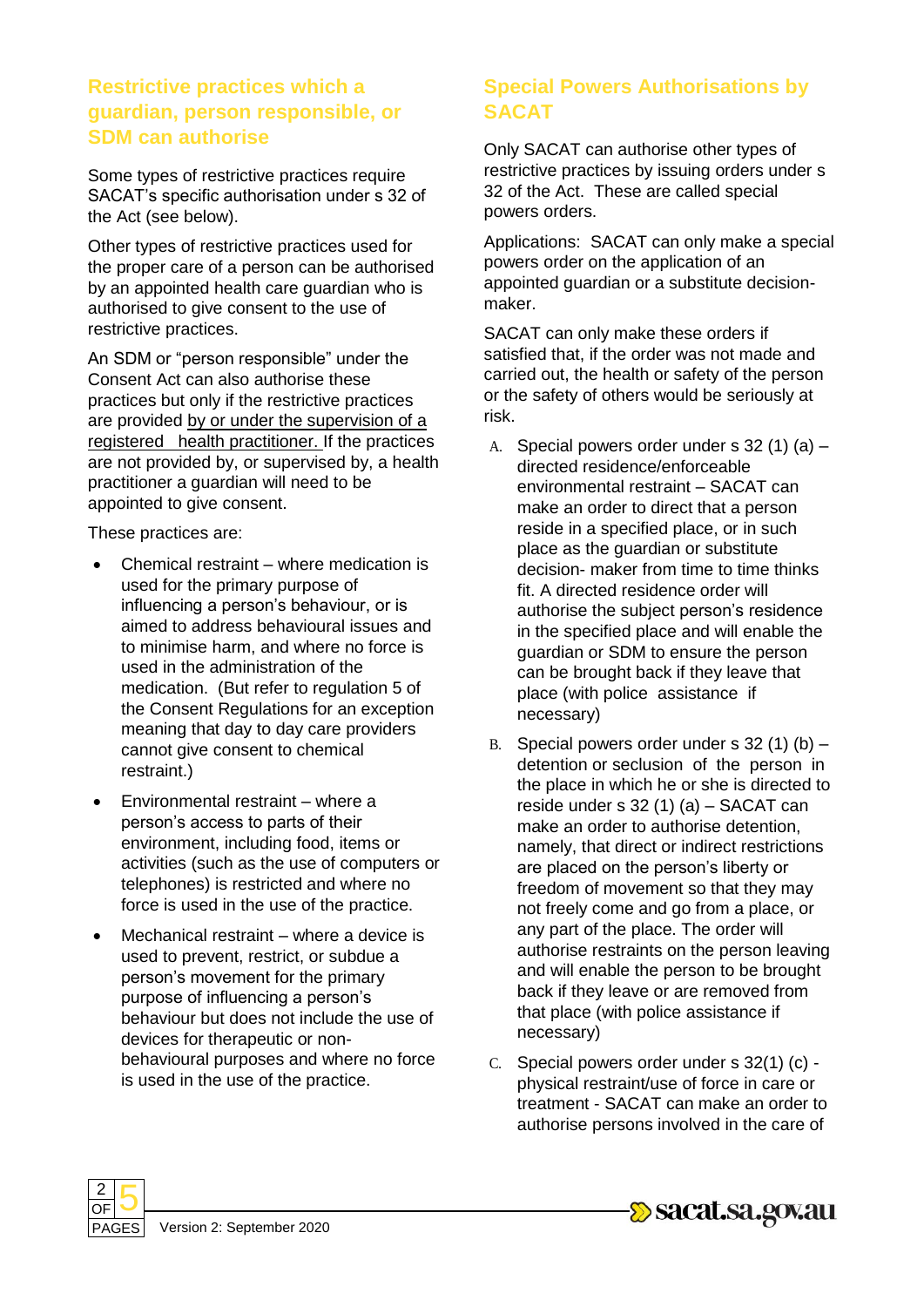a person to use such force as may be reasonably necessary for the purpose of ensuring the proper medical or dental treatment or day to day care and wellbeing of the person. This order will authorise care providers to use physical force/restraint as necessary to prevent or restrict a person's movements when administering medical treatment or health care including in the use of any type of chemical, environmental or mechanical restraint.

#### **Applications for a guardian to consent to the use of restrictive practices, or for a special powers order: What evidence is needed?**

Applicants for guardianship orders for restrictive practices authorisations or for special powers authorisations under s 32 must provide sufficient evidence to the Tribunal to enable it to consider the factual basis for the making of orders.

The Tribunal considers:

- Medical evidence about the extent of the person's mental incapacity
- Interim behaviour support plans or a document providing a summary of the behaviours, an assessment of the extent of the behaviours, and what positive approaches are being taken to address the behaviours.
- What restrictive practices by way of chemical, mechanical or environmental restraint, detention, seclusion, directed residence or the use of force, are necessary for the purpose of ensuring the proper medical or dental treatment, day to day care and wellbeing of the person
- Whether the person's behaviours can possibly be managed without using restrictive practices and whether the person's health or safety or the safety of others would be seriously at risk if the orders were not made.

• The views of the person about the proposed practices (if they can be ascertained).

Evidence from the person's family and friends and from the person's treating medical professionals, carers and disability support service providers will be of assistance to SACAT.

It is important that treating medical practitioners, accommodation and care providers are available to provide evidence to the Tribunal in writing, or by telephone, video conference or in person.

### **Review of guardianship orders and special powers orders**

Guardianship orders and special powers orders are always subject to regular periodic review.

Defined persons can also request a variation or revocation of orders at any time.

When reviewing an order regarding special powers, SACAT needs up to date evidence about:

- The matters referred to above.
- How and when restrictive practices or seclusion, detention or force have been used.
- Why their ongoing use will ensure that the person's health or safety or the safety of others would be protected such that they would not be seriously at risk.

#### **Who to consult with about restrictive practices**

You can contact the Public Advocate for information. You can seek your own legal advice from a solicitor or the Legal Services Commission or a Community Legal Centre.

Stakeholders can also contact NDIS Quality and Safeguards Commission's Behaviour Support Team on 1800 035 544 or via [sabehavioursupport@ndiscommission.gov.au](mailto:sabehavioursupport@ndiscommission.gov.au)

NDIS service providers and hospitals may need other approvals before using restrictive



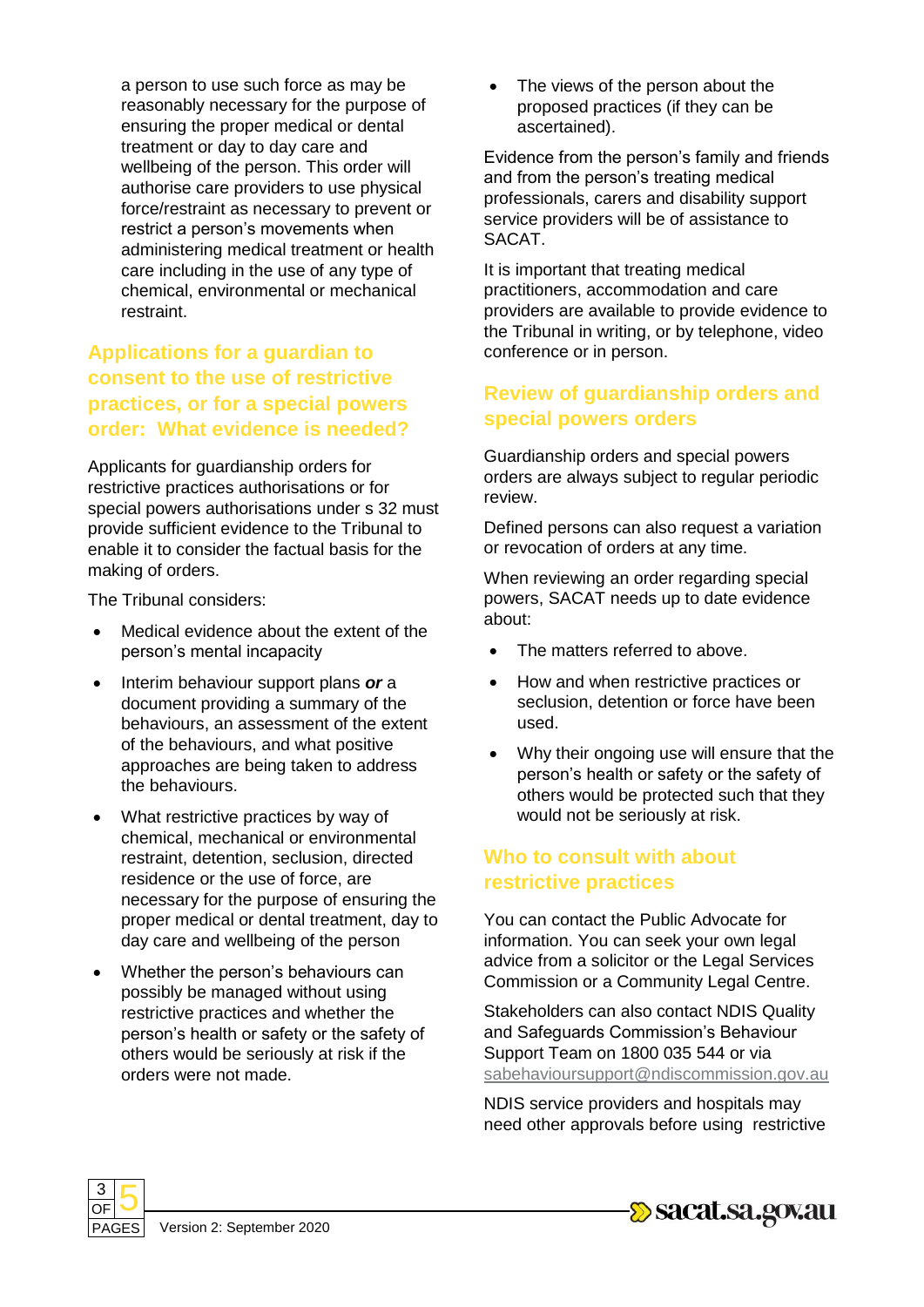practices for a person in their care. Service providers should consult with the NDIS about their responsibilities under NDIS legislation.

#### **Helpful Resources**

**NDIS**: National Disability Insurance Scheme (Restrictive Practices and Behaviour Support) Rules 2018) is available [here.](https://www.ndiscommission.gov.au/about/legislation-rules-policies)

Information on Behaviour Support is also available on the National Disability Insurance Scheme website [here.](https://www.ndiscommission.gov.au/providers/behaviour-support)

#### **SA Office of the Public Advocate (OPA)**

You can contact the Public Advocate for information on 8342 8200, toll free 1800 066 099 or email [opasa@opa.sa.gov.au o](mailto:opasa@opa.sa.gov.au)r visit their website at [www.opa.sa.gov.au](http://www.opa.sa.gov.au/)

OPA have recently produced a Private Guardians Manual in plain English and easy read versions. It is called "Now You Are a Guardian" and is available on their website.

**Case law:** Re KF, Re ZT, Re WD [2019] SACAT.

#### **Consent to the use of restrictive practices under the Consent to Medical Treatment and Palliative Care Act 1995 – Person Responsible**

#### **Consent by a substitute decision maker under an advance care directive.**

If substituted consent is needed to the administration of medication for any purpose (including chemical restraint) or to any other type of health care (including environmental and mechanical restraint) a medical practitioner or health practitioner may seek the consent of a substitute decision maker under an advance care directive OR a 'person responsible' under the Consent to Medical Treatment and Palliative Care Act 1995.

A 'person responsible' under the Consent Act is defined to include:

- A guardian, or a 'prescribed relative' or adult friend of the patient who has a close and continuing relationship with the patient and who is available and willing to give that consent
- An adult who is charged with overseeing the ongoing day to day care, supervision, care and wellbeing of the patient \*, or
- If none of the preceding paragraphs apply the Tribunal may give permission for the consent to the administration of medications or health care (an application to SACAT must be made).

A 'prescribed relative' is defined as:

- an adult domestic partner of the patient (within the meaning of the Family Relationships Act 1975
- and whether declared as such under that Act or not);
- an adult related to the patient by blood or marriage
- an adult related to the patient by reason of adoption
- an adult of Aboriginal or Torres Strait Islander descent who is related to the patient according to Aboriginal kinship rules or Torres Strait Islander kinship rules (as the case requires).
- If a man and woman are married according to Aboriginal tradition, they will be regarded as legally married for the purposes of this Part.